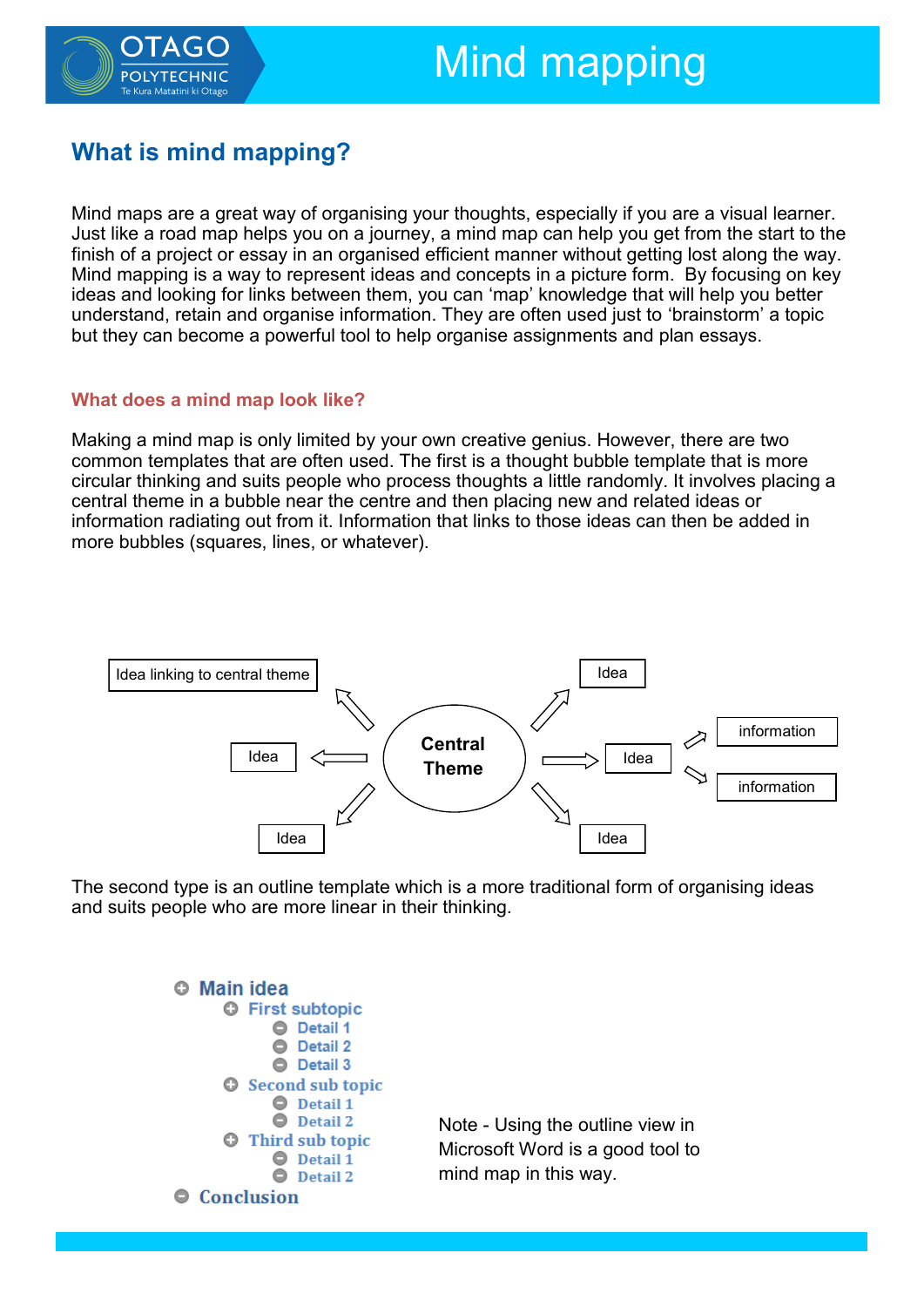

# **Mind mapping**

A more complicated mind

A simple mind map could look like this



Note - Using **colour** can add to the effect by symbolising different things like importance, order, reminders etc..

### **The benefits of using a mind map**

Used under the [Creative Commons](https://en.wikipedia.org/wiki/en:Creative_Commons) Attribution-[Share Alike 2.5 Generic](https://creativecommons.org/licenses/by-sa/2.5/deed.en) license.

Mind mapping helps you to:

- brainstorm ideas to help get you started on your assignment
- organise information that you can see at a glance
- see the big picture, or overview, of your assignment, project, or essay
- decide what information and resource material you will include in your assignment and where you will put it.

### **How to create a bubble mind map**

The important thing to remember is that you don't have to be an artist to create your own mind map. Everyone can draw bubbles and connect them with lines or arrows.

#### **Step one**

Place the title of the main theme, or a draw a picture that represents it, in the centre of the page (landscape is better).

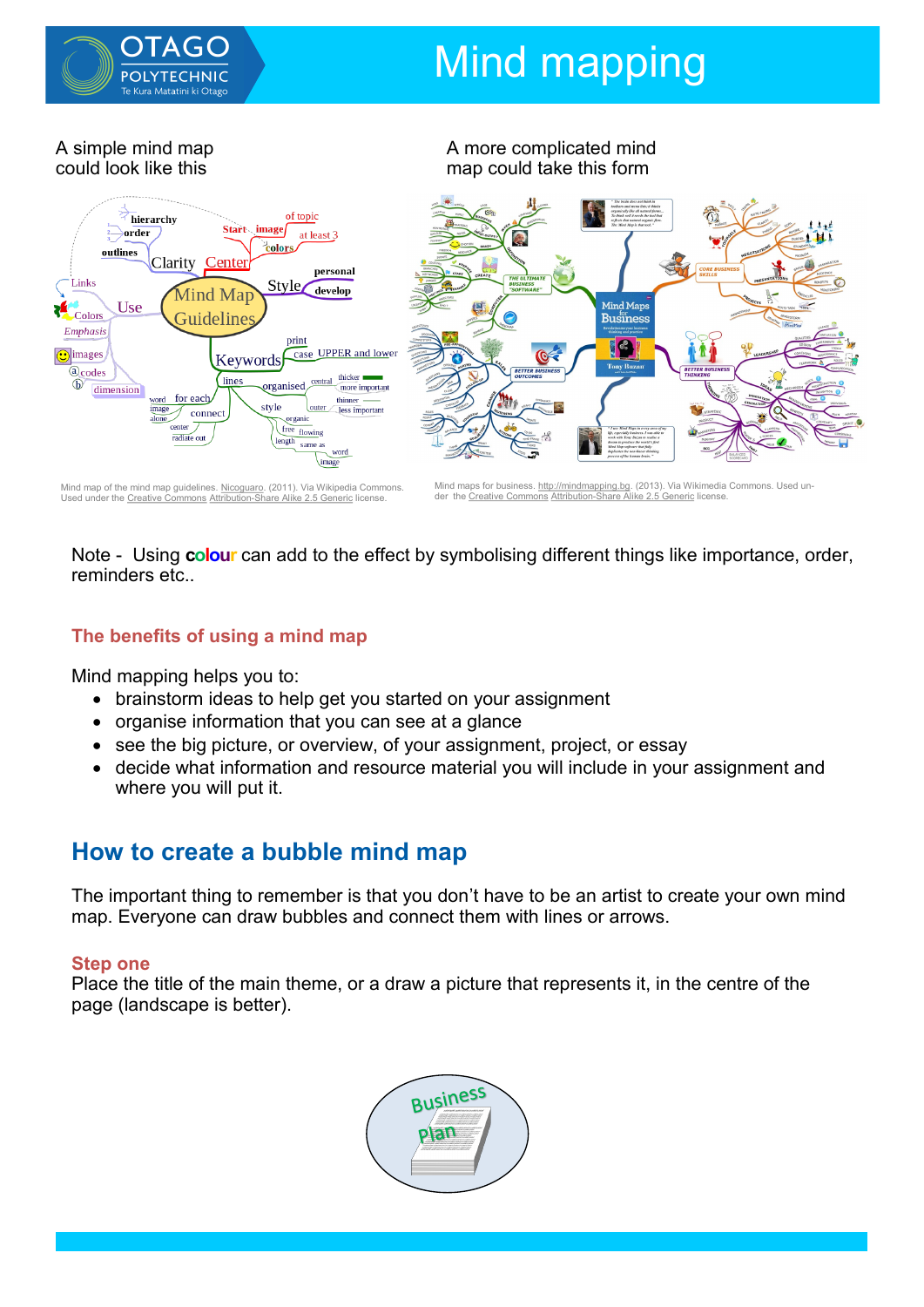

#### **Step two**

Add main branches to the central theme by using lines or arrows that connect to other 'bubbles'. These lines show the connection between the two and help to organise your ideas. Each bubble should only contain one key word or idea that stems from the central theme. These could form the basis for each paragraph, section, or chapter of an essay.



#### **Step three**

Next add more detail by drawing smaller (sub) branches from your key words. This forms the basis for what you want to write about for each idea.



If you are doing a large project you may need to add even smaller branches onto your subbranches to flesh out ideas even further.